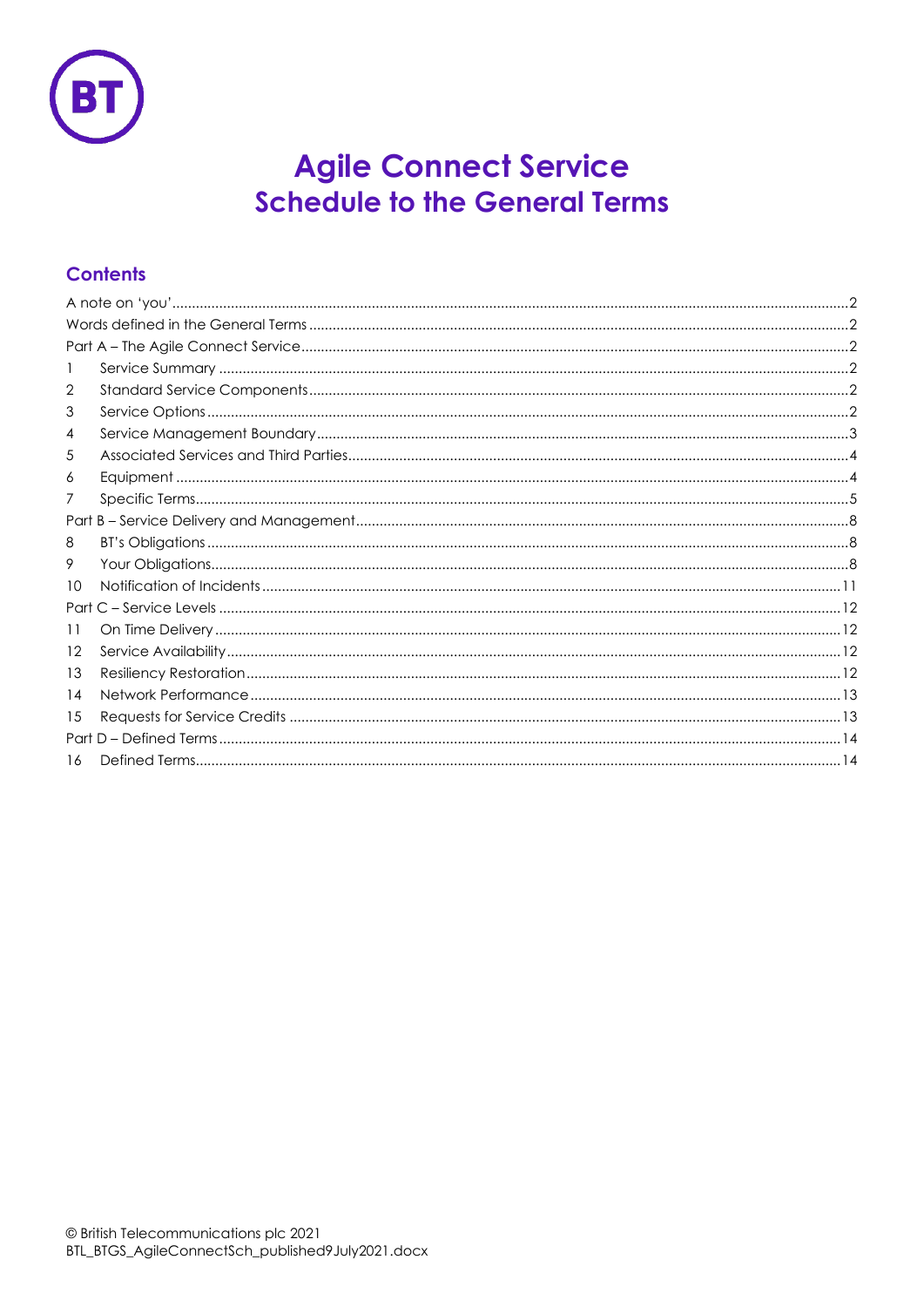

# <span id="page-1-0"></span>**A note on 'you'**

'You' and 'your' mean the Customer.

# <span id="page-1-1"></span>**Words defined in the General Terms**

Words that are capitalised but have not been defined in this Schedule have the meanings given to them in the General Terms.

# <span id="page-1-2"></span>**Part A – The Agile Connect Service**

#### <span id="page-1-3"></span>**1 Service Summary**

BT will provide you with an overlay network solution service that will allow you to remotely manage your own virtual, global network, enable you to automatically route and optimise network traffic and gain visibility of the performance of certain Applications using the Portal. The service will integrate with your network by utilising BT Equipment located at your Site(s) and which will be configurable by you through the Portal, a centralised controller hosted and managed by BT, comprising:

- 1.1 the Standard Service Components; and
- 1.2 any of the Service Options as set out in any applicable Order, up to the point of the Service Management Boundary as set out in Paragraph [3,](#page-1-5)

# ("**Agile Connect Service**").

#### <span id="page-1-4"></span>**2 Standard Service Components**

BT will provide you with all the following standard service components ("**Standard Service Components**") in accordance with the details as set out in any applicable Order, comprising:

# 2.1 **Equipment**

You may choose one of the following three scenarios set out below for the Standard Service Component:

# 2.1.1 **Physical BT Equipment**

- (a) A software deployed WAN Router to be delivered to your Site(s) for you to self-install.
- (b) Any issues during the installation process are your sole responsibility.

# 2.1.2 **Virtual BT Equipment**

- (a) The virtual SD WAN Device instance that BT made available at one of the launched cloud service marketplaces (e.g. Azure, AWS) to self-install.
- (b) BT will deploy this virtual SD WAN Device on the virtual compute infrastructure and BT will only be responsible for the virtual SD WAN Device and not for the underlying hosting platform.

#### <span id="page-1-6"></span>2.1.3 **Bring Your Own Device**

- (a) When you choose to use your our Customer Equipment, it is your sole responsibility to only use hardware as specified by BT and strictly as per the design instructions BT provides to you.
- (b) You will provide the serial number of your Customer Equipment to BT as part of the ordering process for BT to incorporate it into the managed service from BT;

# ("**Bring Your Own Device**").

#### 2.2 **Portal access for Service self-management, Application visibility and control**

- 2.2.1 BT will provide you with access via a Portal enabling you to:
	- (a) process the Agile Connect Service activation of a Site;
	- (b) configure the Agile Connect Service and the policies;
	- (c) modify the Agile Connect Service configuration and the policies;<br>(d) view active and inactive Sites; and
	- view active and inactive Sites; and
	- (e) view delivery progress and incidents.
- 2.2.2 The Portal will give you access to:
	- (a) reports of traffic usage across VPNs, subnets and ports; and
	- (b) documentation and a user-guide for installation and configuration of the Agile Connect Service.
- 2.2.3 You will be able to:
	- (a) reactively monitor your Service on each active Site; and
	- (b) interface with your IT helpdesk.

# <span id="page-1-5"></span>**3 Service Options**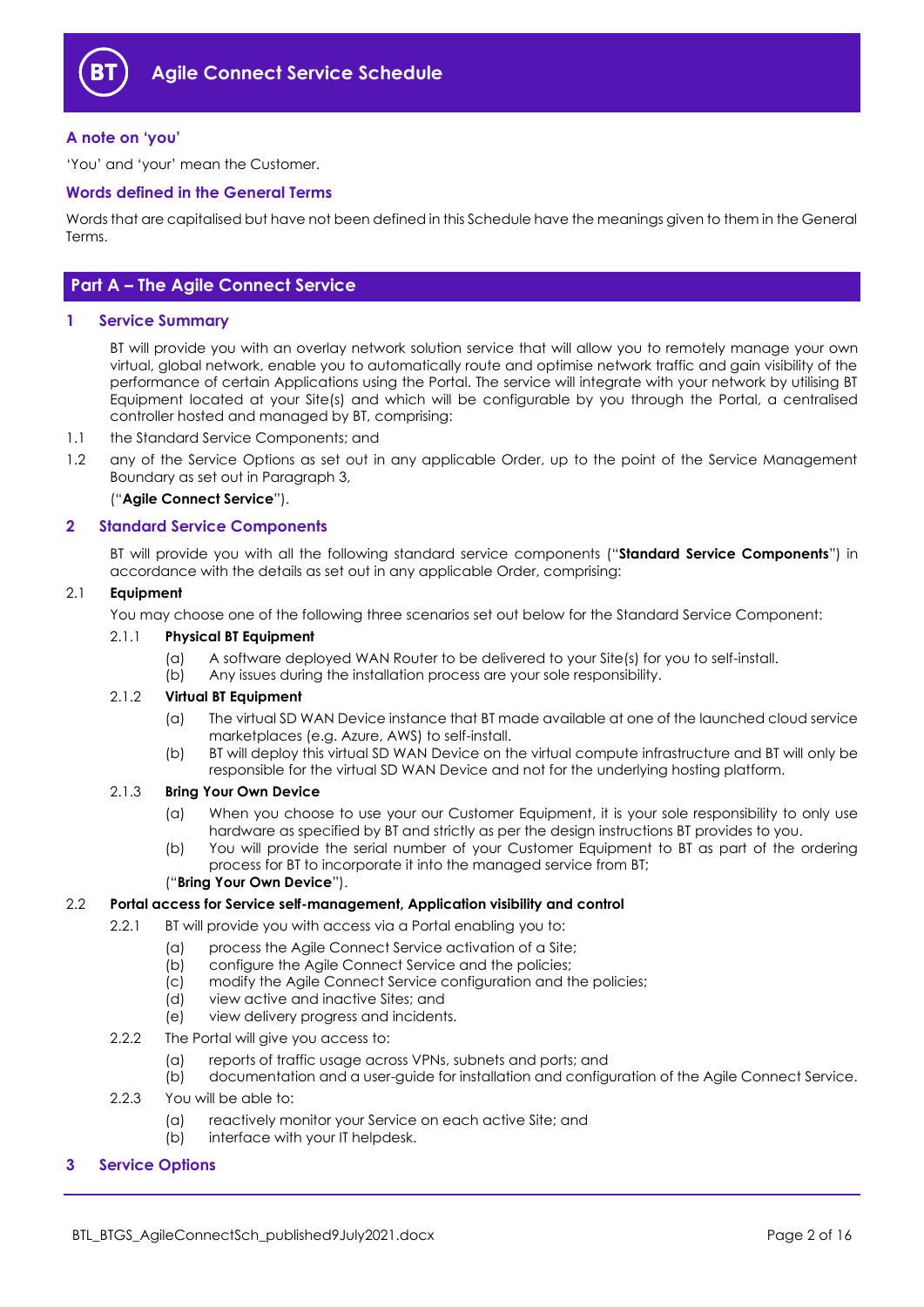

BT will provide you with any of the following options as set out in any applicable Order ("**Service Options**") and in accordance with the details as set out in that Order:

#### 3.1 **Advanced Analytics**

BT will provide you with reports comprising analysis information at the following levels:

- (a) top Applications at network level;
- (b) VPN level;
- (c) BT Equipment level;
- (d) top users at the network and VPN level;
- (e) top Application and network performance groups;
- (f) BT Equipment level statistic on top user downloads and uploads; and
- (g) Application usage over time.

# 3.2 **Managed Installation**

BT will send a qualified engineer to the Site to install the physical or virtual BT Equipment.

# 3.3 **Transport Independent VPN**

- 3.3.1 A fully managed IP VPN and Encryption service that:
	- (a) enables you to build corporate VPNs across globally dispersed Sites and transfer information securely across your network and the Internet using Encryption technology; and
	- (b) provides additional optional features on the Transport Independent VPN as set out in Paragraph [3](#page-1-5) and in accordance with the details as may be set out in the applicable Order.
- 3.3.2 BT will provide an IBO feature that will allow you to restrict access to the Internet from VPN Sites using Managed Routers. Internet traffic presented on your LAN port and the Managed Router will route Internet traffic to the Internet without Encryption so that Internet traffic does not traverse the IP Sec Tunnel.
- 3.3.3 BT will not provide Encryption in countries where Encryption is not permitted for legal and/or regulatory reasons
- 3.3.4 You will not be able to initiate connectivity to a Site from the wider Internet or host web services. ("**Transport Independent VPN**").

# <span id="page-2-1"></span>3.4 **Application Aware Routing**

- 3.4.1 BT will provide you with a facility that manages traffic and Applications in order to improve the efficiency of the network ("**Group**").
- 3.4.2 This feature is only available at Sites with dual uplink access connectivity.
- 3.4.3 You may allocate specific Applications to three Groups, based on Application signatures or other technical parameters.
- 3.4.4 A common network behaviour will apply to any Application assigned to the same Group.
- 3.4.5 You will set the target network behaviour for an individual Group by defining the jitter, packet loss and round trip delay target for each Group.
- 3.4.6 There is no pre-set default value as this will depend on the Application type.

# 3.5 **WAN Traffic Balancing**

- 3.5.1 This allows you to securely improve your WAN efficiency and availability and ensure WAN performance for Application traffic you define as business critical, by:
	- (a) delivering intelligent path control for Application-aware routing, that selects paths by looking at specific packet attributes (for example. DSCP marking, source/destination IP address or source/destination port), or Application types, performance requirement and a predefined set of policies based on the needs of the Applications and the status of the path; and
	- (b) continuously measuring WAN path performance to detect dynamic changes. When a change puts Application traffic out of policy, WAN Traffic Balancing triggers this traffic to be redirected to a more suitable path.

#### 3.6 **Managed Service**

- 3.6.1 Where you choose Agile Connect Service as a fully managed service by BT, BT will additionally provide a qualified engineer to implement changes on your behalf at the Site(s). This enables you to use the Agile Connect Service as a fully managed service by BT.
- 3.6.2 You, or an authorised person within your organization, will order each change explicitly.

# <span id="page-2-0"></span>**4 Service Management Boundary**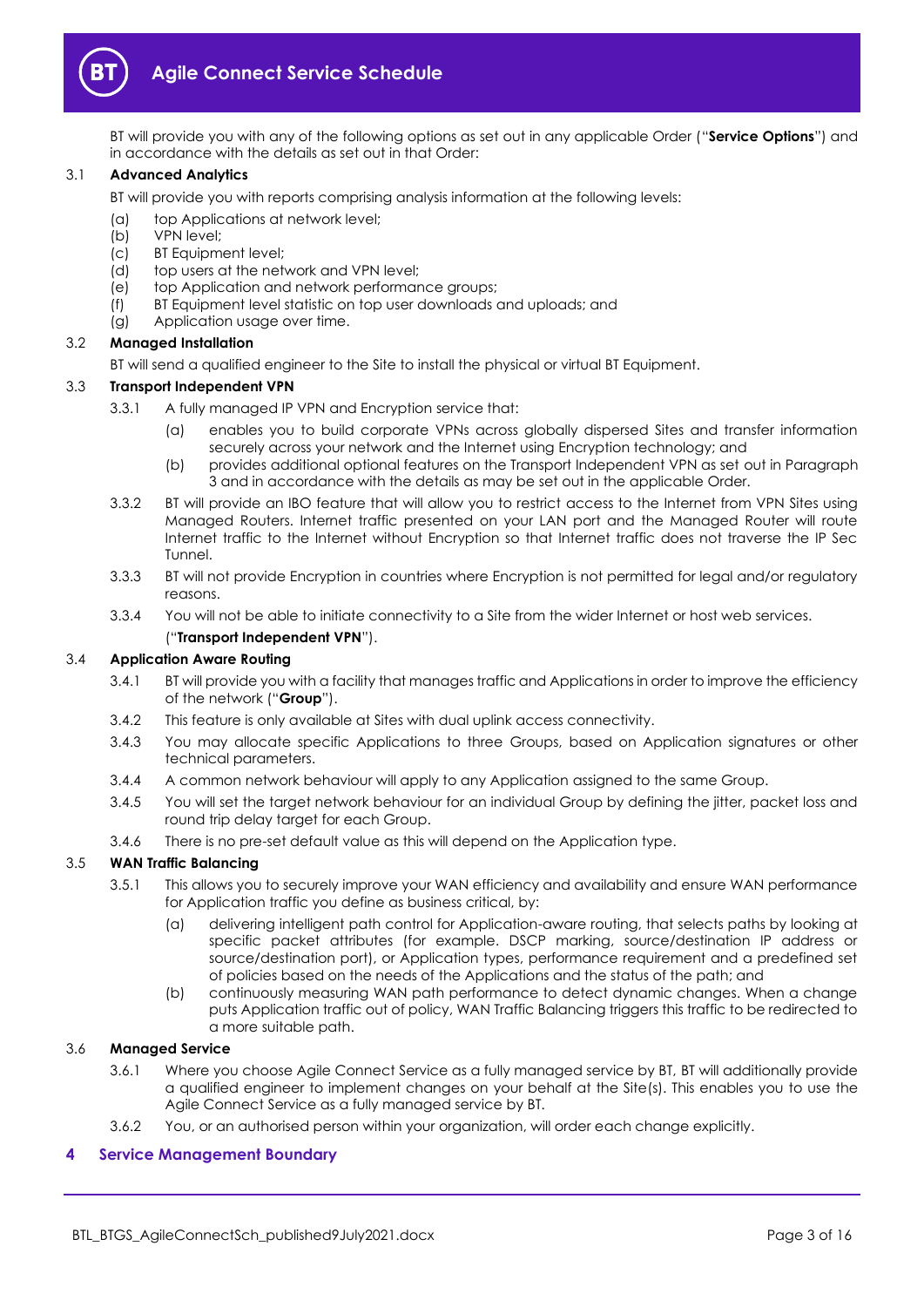

- <span id="page-3-3"></span>4.1 BT will provide and manage the Agile Connect Service in accordance with Parts B and C of this Schedule and as set out in any applicable Order up to the demarcation points:
	- (a) the Customer facing LAN port of the BT Equipment (or Customer Equipment provided with BYOD Standard Service Component that will be strictly in line with BT hardware and design guidelines) provided at a Site; or
	- (b) any other BT port that interfaces with the Customer Equipment at a Site.
	- (c) ("**Service Management Boundary**").
- 4.2 BT will have no responsibility for service outside the Service Management Boundary.
- 4.3 BT will only be responsible for the virtual SD WAN Device deployed on virtual compute infrastructure and not the underlying hosting platform.
- 4.4 BT will not be responsible for any issues in relation to the quality of the Service, where you are connecting to the Internet via a mobile network or using a Wi-Fi hotspot capability.
- 4.5 BT does not make any representations, whether express or implied, about whether the Agile Connect Service will operate in combination with any Customer Equipment or other equipment and software.

# <span id="page-3-0"></span>**5 Associated Services and Third Parties**

- <span id="page-3-2"></span>5.1 You will have the following services in place that will connect to the Agile Connect Service and are necessary for the Agile Connect Service to function and will ensure that these services meet the minimum technical requirements that BT specifies:
	- 5.1.1 for Transport Independent VPN, an Access Line which may be a BT provided Access Line or a an Access Line provided by you;
	- 5.1.2 one of the following connectivity services that you will order separately and which are defined in a separate Service schedule:
		- (a) BT IP Connect Global.
		- (b) BT IP Connect UK.
		- (c) BT Internet Connect Global.
		- (d) BT Internet Connect UK.
		- (e) BT Internet Connect Reach; or
		- (f) Customer provided connectivity from 3rd party; and
	- 5.1.3 for virtual SD WAN Devices:
		- (a) suitable generic Customer Equipment or BT Equipment as per the BT design guidelines;
		- (b) BT Compute infrastructure;
		- (c) a third party cloud service approved by BT.

# (each an "**Enabling Service**").

- 5.2 If BT provides you with any services other than the Agile Connect Service (including, but not limited to any Enabling Service) this Schedule will not apply to those services and those services will be governed by their separate terms.
- 5.3 BT will not be liable for failure to or delay in supplying the Agile Connect Service to a Site if a licenced operator delays or refuses the supply of an Access Line to that Site and no alternative service is available at reasonable cost.
- 5.4 BT will not be liable for failure to or delay in supplying the Service if another supplier delays or refuses the supply of an electronic communications service to us and no alternative service is available at reasonable cost.
- 5.5 In-time availability and proper working of any Customer provided connectivity as per BT`s technical design guidelines of the Agile Connect Service will be your sole responsibility.

# <span id="page-3-1"></span>**6 Equipment**

# 6.1 **Use of BT Equipment**

- 6.1.1 In relation to BT Equipment, you will:
	- (a) keep the BT Equipment safe and without risk to health;
	- (b) only use the BT Equipment, or allow it to be used, in accordance with any instructions or authorisation BT may give and for the purpose for which it is designed;
	- (c) not move the BT Equipment or any part of it from the Site(s) without BT's written consent and you will pay BT's costs and expenses reasonably incurred as a result of such move or relocation without BT`s consent;
	- (d) not make any alterations or attachments to, or otherwise interfere with, the BT Equipment nor permit any person (other than a person authorised by BT) to do so, without BT's prior written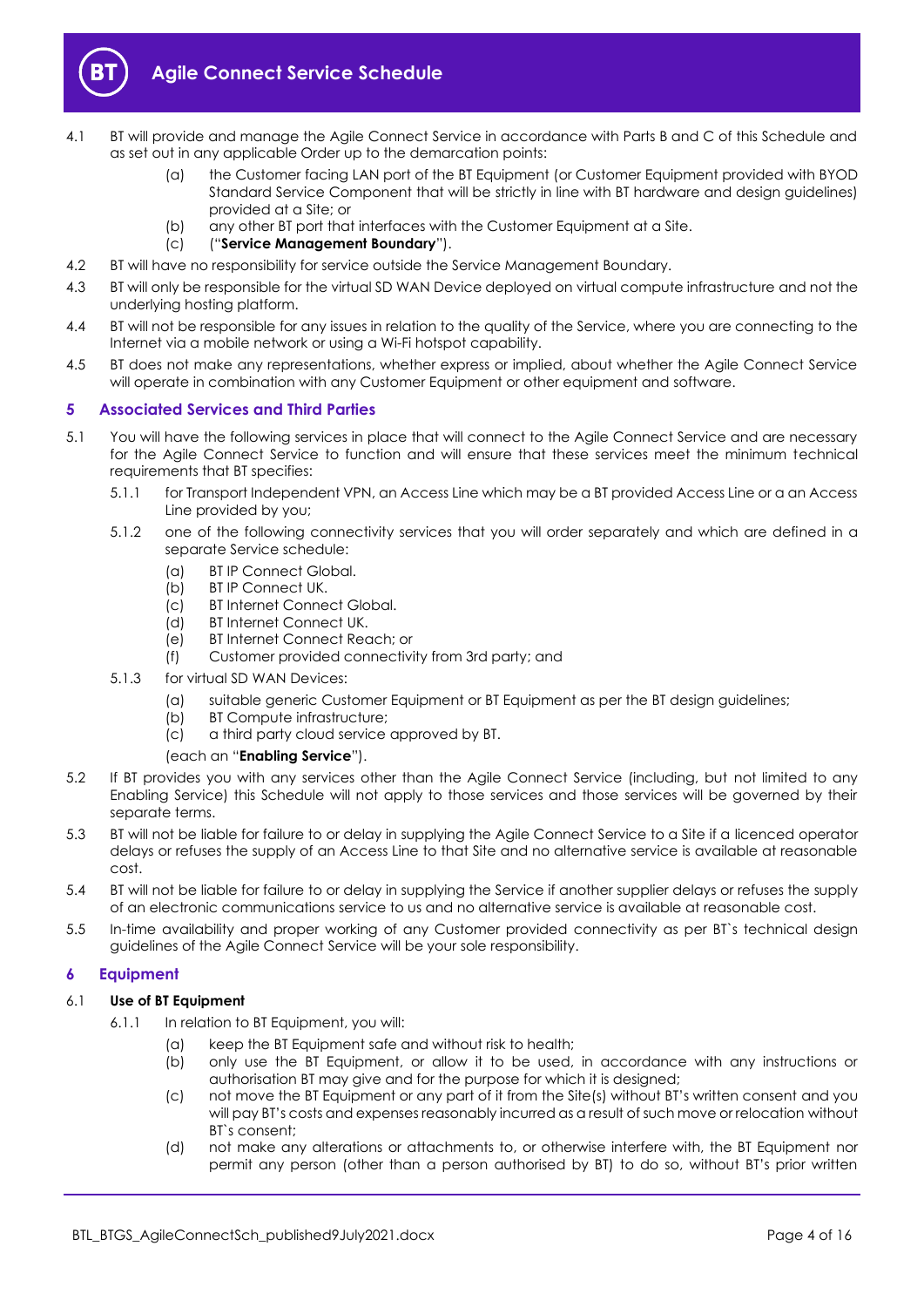consent and, if BT gives its consent, agree that any alterations or attachments are part of the BT Equipment;

- (e) not sell, charge, assign, transfer or dispose of or part with possession of the BT Equipment or any part of it;
- (f) not allow any lien, encumbrance or security interest over the BT Equipment, nor pledge the credit of BT for the repair of the BT Equipment or otherwise;
- (g) obtain appropriate insurance against any damage to or theft or loss of the BT Equipment;
- (h) in addition to any other rights that BT may have, reimburse BT for any losses, costs or liabilities arising from your use or miss-use of the BT Equipment or where the BT Equipment is damaged, stolen or lost, except where the loss or damage to BT Equipment is a result of fair wear and tear or caused by BT;
- (i) not claim to be owner of the BT Equipment and ensure that the owner of the Site(s) will not claim ownership of the BT Equipment, even where the BT Equipment is fixed to the Site(s);
- (j) ensure that the BT Equipment appears in BT's name in your accounting books;
- (k) where there is a threatened seizure of the BT Equipment, or an Insolvency Event applies to you, immediately provide BT with Notice so that BT may take action to repossess the BT Equipment; and
- (l) notify any interested third parties that BT owns the BT Equipment.
- 6.1.2 BT Equipment will remain BT's property at all times and risk in BT Equipment will pass to you upon delivery, whether or not the BT Equipment has been installed.
- 6.1.3 If requested by BT, you will return the BT Equipment affected by an Incident to BT or to the manufacturer or other third party, in accordance with BT's instructions, for repair or replacement.
- 6.1.4 BT does not warrant that the Software supplied in accordance with the Contract is free from Incidents, but BT will remedy any defects that materially impair performance (where necessary, by arrangement between both of us) within a reasonable time.

#### 6.2 **Security**

- 6.2.1 You are responsible for the proper use of any user names, personal identification numbers and passwords used with the BT Equipment, and you will take all necessary steps to ensure that they are kept confidential, secure and not made available to unauthorised persons.
- 6.2.2 BT does not guarantee the security of the BT Equipment against unauthorised or unlawful access or use.

#### 6.3 **Software Licence**

6.3.1 On and from the Service Start Date, you will comply with the provisions of any software licences provided with or as part of any BT Equipment.

#### <span id="page-4-1"></span>6.4 **WEEE Directive**

- 6.4.1 You are responsible under Article 13 of the Waste Electrical and Electronic Equipment Directive 2012 ("**WEEE Directive**") for the costs of collection, treatment, recovery, recycling and environmentally sound disposal of any equipment supplied under the Contract that has become waste electrical and electronic equipment ("**WEEE**").
- 6.4.2 For the purposes of Article 13 of the WEEE Directive this Paragrap[h 6.4](#page-4-1) is an alternative arrangement to finance the collection, treatment, recovery, recycling and environmentally sound disposal of WEEE.
- 6.4.3 You will comply with any information recording or reporting obligations imposed by the WEEE Directive.

# <span id="page-4-0"></span>**7 Specific Terms**

# 7.1 **Minimum Period of Service and Renewal Periods**

- 7.1.1 Unless one of us gives Notice to the other of an intention to terminate the Agile Connect Service at least 90 days before the end of the Minimum Period of Service or a Renewal Period, the Agile Connect Service will automatically extend for the Renewal Period up to a maximum of three years in total (including the Minimum Period of Service and Renewal Periods) and both of us will continue to perform each of our obligations in accordance with the Contract.
- 7.1.2 If either of us gives a Notice to the other of an intention to terminate the Agile Connect Service, BT will cease delivering the Agile Connect Service at the time of 23:59 on the last day of the Minimum Period of Service or subsequent Renewal Period.

#### 7.2 **Notice to Amend**

- 7.2.1 BT may propose changes to this Schedule, the General Terms or the Charges (or any of them) by giving you Notice at least 90 days prior to the end of the Minimum Period of Service and each Renewal Period ("**Notice to Amend**").
- 7.2.2 Within 21 days of any Notice to Amend, you will provide BT Notice: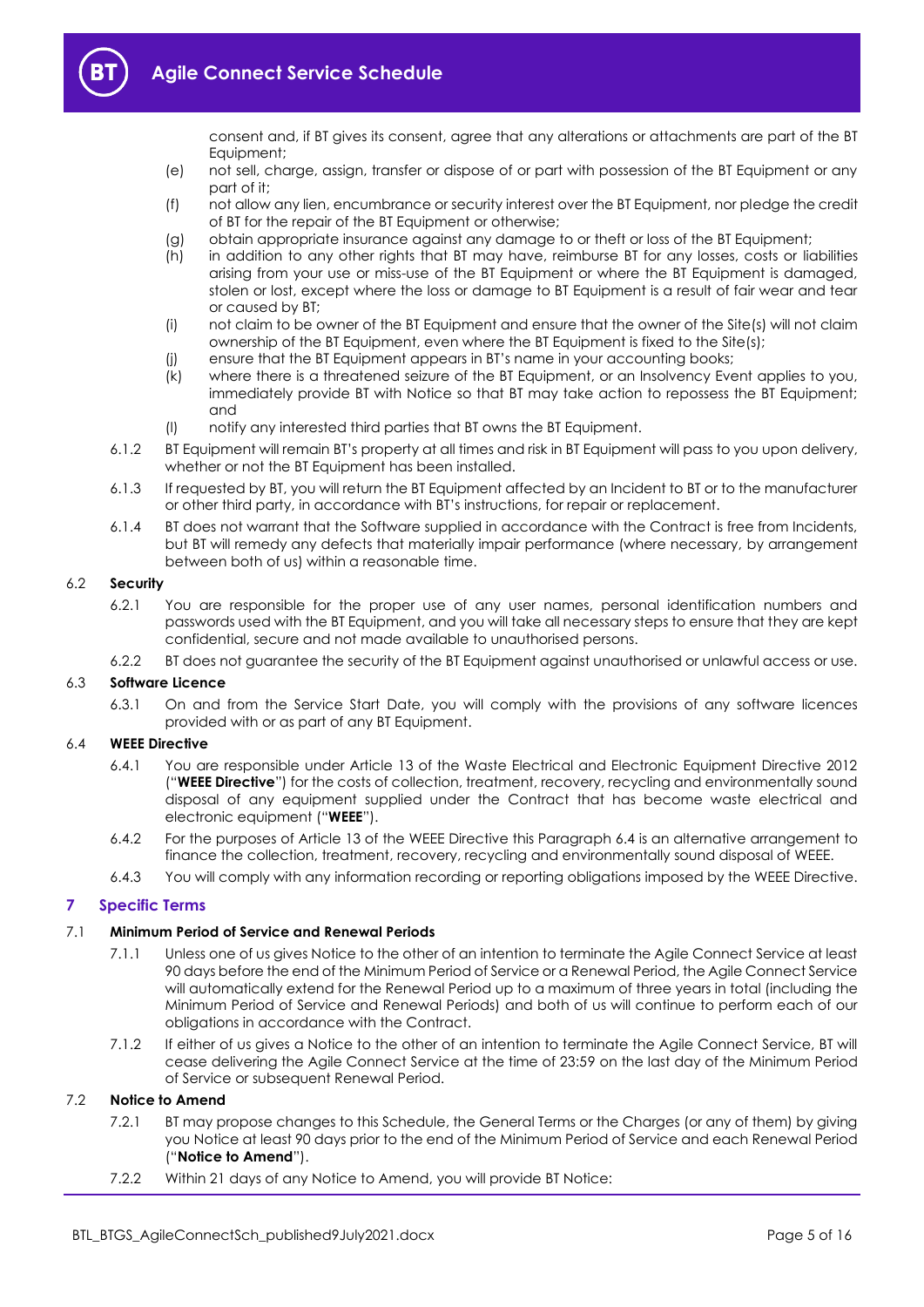

- (a) agreeing to the changes BT proposed, in which case those changes will apply from the beginning of the following Renewal Period;
- (b) requesting revisions to the changes BT proposed, in which case both of us will enter into good faith negotiations for the remainder of that Minimum Period of Service or Renewal Period, as applicable, and, if agreement is reached, the agreed changes will apply from the beginning of the following Renewal Period; or
- (c) terminating the Contract at the end of the Minimum Period of Service or Renewal Period, as applicable.
- 7.2.3 If we have not reached agreement by the end of the Minimum Period of Service or the Renewal Period, the terms of this Schedule will continue to apply from the beginning of the following Renewal Period unless you give Notice in accordance with this service schedule or BT may give Notice of termination, in which case BT will cease delivering the Service at the time of 23:59 on the last day of the Minimum Period of Service or subsequent Renewal Period as applicable.

# 7.3 **Customer Committed Date**

- 7.3.1 If you request a change to the Agile Connect Service or any part of the Agile Connect Service, including any BT Equipment or any IP Address location, then BT may revise the Customer Committed Date to accommodate that change.
- 7.3.2 BT may expedite delivery of the Agile Connect Service for operational reasons or in response to a request from you, but this will not revise the Customer Committed Date.

# 7.4 **IP Addresses And Domain Names**

- 7.4.1 Except for IP Addresses expressly registered in your name, all IP Addresses and Domain Names made available with the Agile Connect Service will at all times remain our property or the property of our suppliers and will be non-transferable. All of your rights to use such IP Addresses and/or Domain Names will cease on termination or expiration of the Agile Connect Service.
- 7.4.2 BT cannot ensure that any requested Domain Name will be available from or approved for use by the Internet Registration Authorities and BT has no liability for any failure in the Domain Name registration, transfer or renewal process.
- 7.4.3 You warrant that you are the owner of, or are authorised by the owner of the trade mark or name that you wish to use as a Domain Name.
- 7.4.4 You are responsible for all fees associated with registration and maintenance of your Domain Name, and will reimburse us for any and all fees that BT pays to any Internet Registration Authorities, and thereafter be responsible for paying such fees directly to the relevant Internet Registration Authorities.

#### 7.5 **Invoicing**

- 7.5.1 Unless set out otherwise in any applicable Order, BT will invoice you for the following Charges in the amounts set out in any applicable Order:
	- (a) Installation Charges, on the Service Start Date, or where the installation period is estimated to be longer than one month, monthly in arrears starting from when you place an Order until the Service Start Date;
	- (b) Recurring Charges, except Usage Charges, monthly in advance on the first day of the relevant month and for any period where the Agile Connect Service is provided for less than one month, the Recurring Charges will be calculated on a daily basis;
	- (c) Professional Services Charges;<br>(d) Usage Charges, monthly in arre
	- Usage Charges, monthly in arrears on the first day of the relevant month, calculated at the then current rates;
	- (e) De-installation Charges within 60 days of de-installation of the Agile Connect Service; and
	- (f) any Termination Charges incurred in accordance with Paragraph [7.6](#page-6-0) upon termination of the Agile Connect Service.
- <span id="page-5-0"></span>7.5.2 BT may invoice you for any of the following Charges in addition to those set out in any applicable Order:
	- (a) Charges for investigating Incidents that you report to BT where BT finds no Incident or that the Incident is caused by something for which BT is not responsible under the Contract;
	- (b) Charges for commissioning the Agile Connect Service in accordance with Paragrap[h 8.2](#page-7-3) outside of Business Hours;
	- (c) Charges for expediting provision of the Agile Connect Service at your request after BT has informed you of the Customer Committed Date;
	- (d) a reactivation fee to re-start the Agile Connect Service following suspension in accordance with Paragraph [9.1.9](#page-8-0) and
	- (e) any other Charges as set out in any applicable Order or as otherwise agreed between both of us.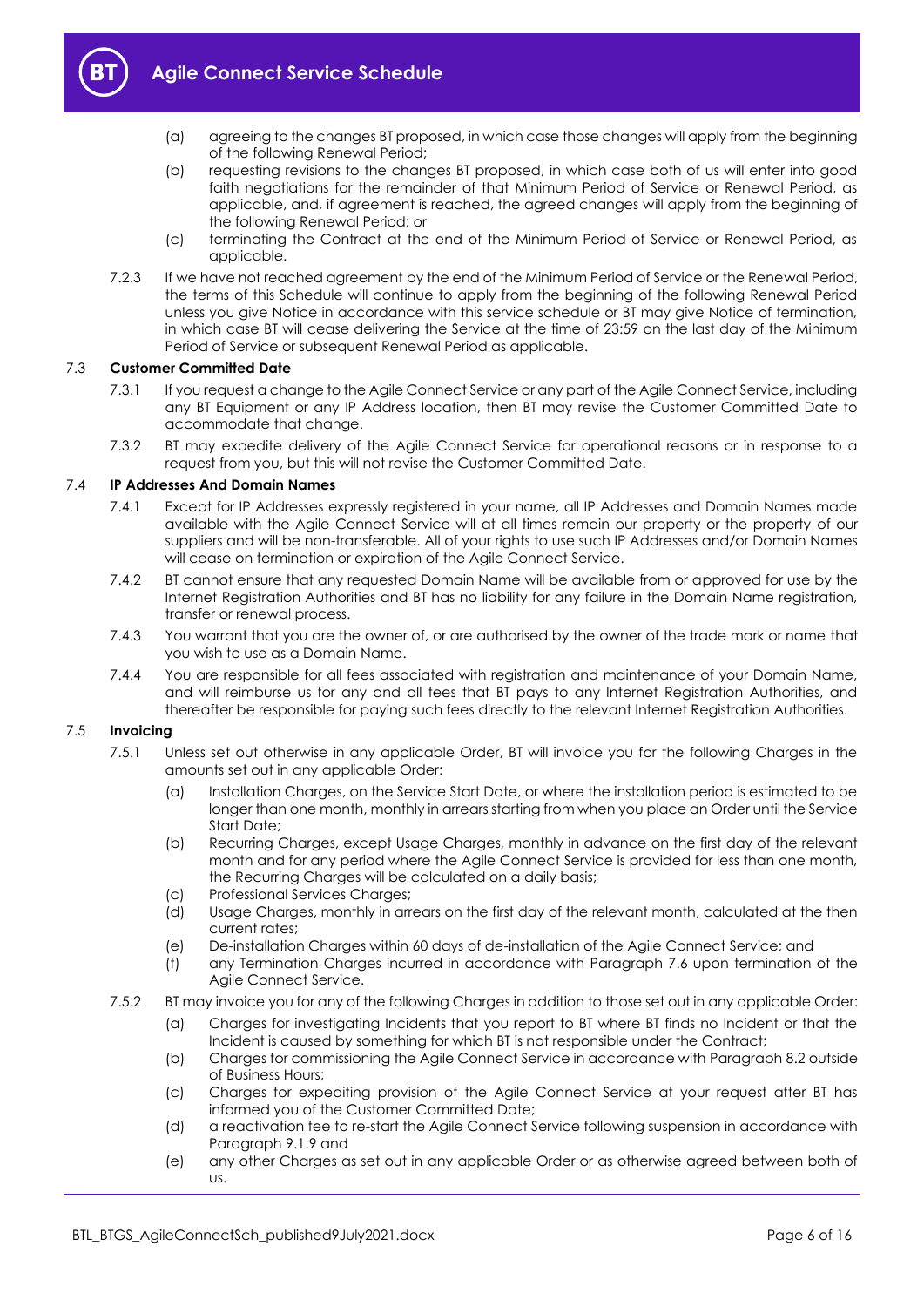

# <span id="page-6-1"></span><span id="page-6-0"></span>7.6 **Termination Charges at the end of the Contract**

- 7.6.1 If you terminate the Contract, the Agile Connect Service or any applicable Order for convenience in accordance with Clause 17 of the General Terms you will pay BT:
	- (a) all outstanding Charges for service rendered;
	- (b) De-installation Charges;
	- (c) any remaining Charges outstanding with regard to BT Equipment;
	- (d) any additional amounts due under the Contract, including any outstanding licence costs; and
	- (e) any other Charges as set out in any applicable Order and any additional Charges that BT has to pay a supplier as a result of early termination of the Agile Connect Service.
- 7.6.2 In addition to the Charges set out at Paragrap[h 7.6.1](#page-6-1) above, if you terminate during the Minimum Period of Service or any Renewal Period you will pay BT:
	- (a) for any parts of the Agile Connect Service that were terminated during the first 12 months of the Minimum Period of Service, Termination Charges, as compensation, equal to:
		- (i) 100 per cent of the Recurring Charges for any remaining months of the first 12 months of the Minimum Period of Service;
		- (ii) 20 per cent of the Recurring Charges for the remaining months, other than the first 12 months of the Minimum Period of Service; and
		- (iii) any waived Installation Charges;
	- (b) for any parts of the Agile Connect Service that were terminated after the first 12 months of the Minimum Period of Service or during the Renewal Period, Termination Charges, as compensation, equal to 20 per cent of the Recurring Charges for any remaining months of the Minimum Period of Service or Renewal Period.
- 7.6.3 BT will refund to you any money you have paid in advance after deducting any Charges or other payments due to BT under the Contract.

# <span id="page-6-2"></span>7.7 **Service Amendment**

- 7.7.1 You may request, by giving BT Notice, a change to:
	- (a) an Order for the Agile Connect Service (or part of an Order) at any time before the applicable Service Start Date; or
	- (b) the Agile Connect Service at any time after the Service Start Date.
- 7.7.2 If you request a change in accordance with Paragrap[h 7.7.1](#page-6-2), except where a change results from BT's failure to comply with its obligations under the Contract, BT will, within a reasonable time, provide you with a written estimate, including:
	- (a) the likely time required to deliver the changed Agile Connect Service; and
	- (b) any changes to the Charges due to the changed Agile Connect Service.
- 7.7.3 BT has no obligation to proceed with any change that you request in accordance with Paragrap[h 7.7.1,](#page-6-2)  unless and until the necessary changes to the Charges, implementation timetable and any other relevant terms of the Contract to take account of the change, are agreed between both of us in writing.
- 7.7.4 If BT changes the Agile Connect Service prior to the Service Start Date because you have given BT incomplete or inaccurate information, BT may, acting reasonably, apply additional Charges.

# 7.8 **Provision of the Service to Site(s) in China**

- 7.8.1 You accept the risk that, due to changing nature of the China domestic and international landscape, the Service may have to be altered, suspended or even discontinued, resulting in degradation or full loss of connectivity which BT will not be responsible for.
- 7.8.2 BT may terminate and/or suspend the Agile Connect Service at any time in a Force Majeure Event and/or in accordance with applicable Chinese laws, regulations and/or directions from the Chinese authorities. BT will not be liable for any service credits, damages, and/or loss (whether direct or indirect) resulting from the termination or suspension of the Agile Connect Service in accordance with this Paragraph 7.8.
- 7.8.3 Where you request to route traffic destined for business applications hosted on the Internet through BT's MPLS services for performance reasons, you acknowledge and undertake to BT that:
	- (a) the requested applications are not a subject of censorship or blocking by the Chinese government; and
	- (b) the requested applications are used solely for your internal business purposes and will strictly only be available for closed user group access by your Users.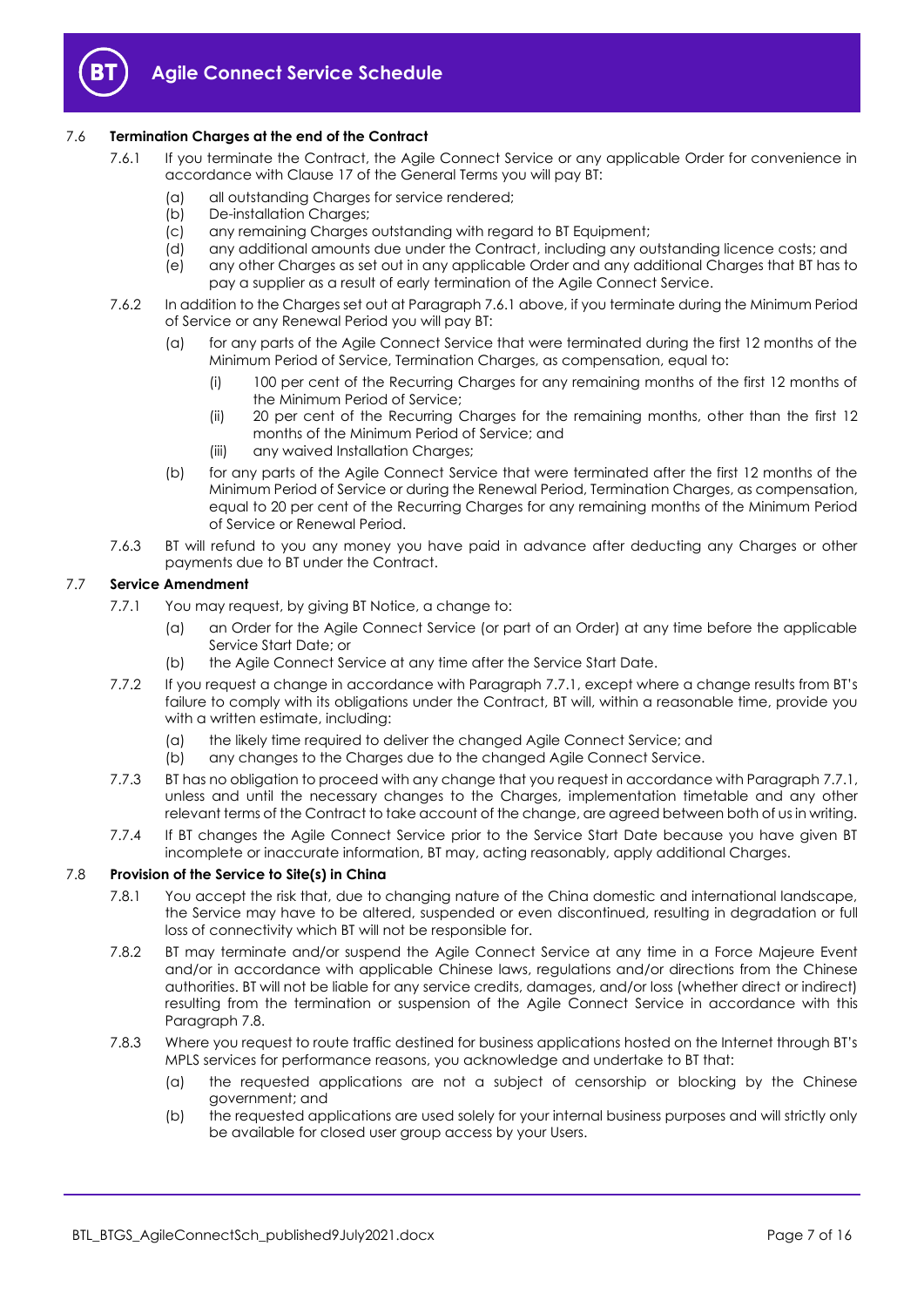

# <span id="page-7-0"></span>**Part B – Service Delivery and Management**

# <span id="page-7-1"></span>**8 BT's Obligations**

# 8.1 **Service Delivery**

Before the Service Start Date and, where applicable, throughout the provision of the Agile Connect Service, BT will:

- 8.1.1 provide you with contact details for the Service Desk;
- 8.1.2 comply with all reasonable health and safety rules and regulations and reasonable security requirements that apply at the Site(s) and that you have notified to BT in writing, but BT will not be liable if, as a result of any such compliance, BT is in breach of any of its obligations under this Contract;
- 8.1.3 provide you with a date on which delivery of the Agile Connect Service (or each part of the Agile Connect Service, including to each Site) is due to start ("**Customer Committed Date**"). BT will use reasonable endeavours to meet any Customer Committed Date;
- 8.1.4 where the Managed Installation option has been selected at a Site(s), install and activate the Agile Connect Service at that Site; and
- 8.1.5 where the Managed Installation option has not been selected at a Site(s), provide information for you to install and configure the Agile Connect Service.

#### <span id="page-7-3"></span>8.2 **Commissioning of the Service**

Before the Service Start Date, BT will:

- 8.2.1 provide the necessary information for you to configure the Agile Connect Service;
- 8.2.2 connect the Agile Connect Service to each Enabling Service;
- 8.2.3 for any virtual SD WAN Device, deploy the software image on a suitable device defined in the BT design guidelines;
- 8.2.4 conduct a series of standard tests on the Agile Connect Service to ensure that it is configured correctly; and
- <span id="page-7-4"></span>8.2.5 on the date that BT has completed the activities in this Paragraph [8.2,](#page-7-3) confirm to you that the Agile Connect Service is available for performance of any Acceptance Tests in accordance with Paragraph [9.2.](#page-8-1)

# 8.3 **During Operation**

On and from the Service Start Date, BT:

- 8.3.1 will respond and use reasonable endeavours to remedy an Incident without undue delay and in accordance with the Service Care Levels in Part C of the Schedule if BT detects or if you report an Incident on the BT Network;
- 8.3.2 will maintain a Portal and server to provide you with online access to performance reports;
- 8.3.3 may carry out Maintenance from time to time and will use reasonable endeavours to inform you at least five
- 8.3.4 Business Days before any Planned Maintenance on the BT Network or BT Equipment, however, BT may inform you with less notice than normal where Maintenance is required in an emergency;
- 8.3.5 will, where you choose Agile Connect Service as a fully managed service by BT, complete any necessary software upgrades, as set out in Paragrap[h 9.3.13;](#page-9-0) and
- 8.3.6 may, in the event of a security breach affecting the Agile Connect Service, require you to change any or all of your passwords.

# 8.4 **The End of the Service**

On expiry or termination of the Agile Connect Service by either of us, BT:

- 8.4.1 will provide configuration information relating to the Agile Connect Service provided at the Site(s) in a format that BT reasonably specifies;
- 8.4.2 may disconnect and remove any BT Equipment located at the Site(s); and
- 8.4.3 may delete any Content.

# <span id="page-7-2"></span>**9 Your Obligations**

# 9.1 **Service Delivery**

Before the Service Start Date and, where applicable throughout the provision of the Agile Connect Service, you will: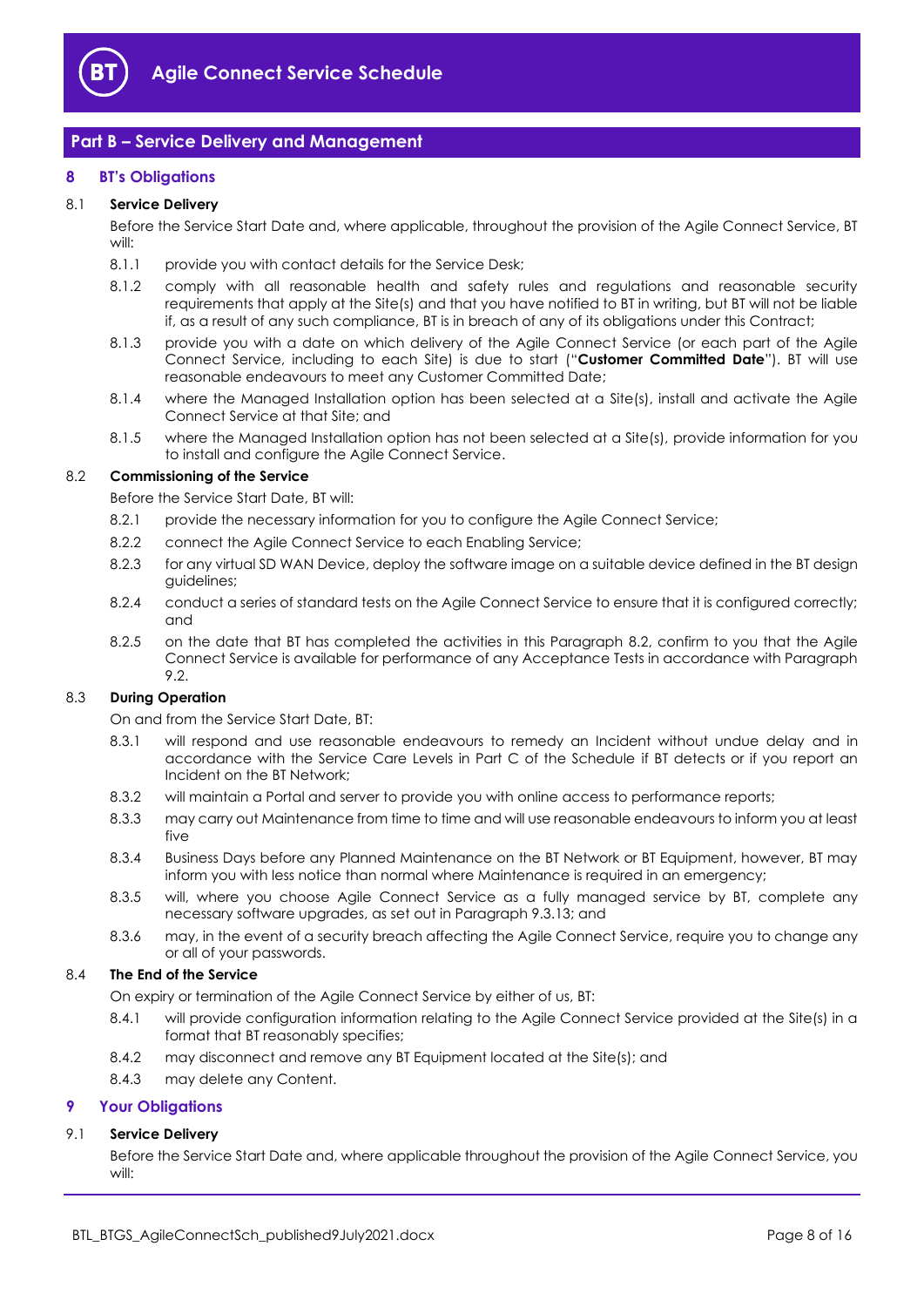

- 9.1.1 provide BT with the names and contact details of the Customer Contact, but BT may also accept instructions from a person who BT reasonably believes is acting with your authority;
- 9.1.2 provide BT with any information reasonably required without undue delay;
- 9.1.3 responsible for installing and activating the Service at each Site unless the Managed Installation option has been selected;
- 9.1.4 provide BT with access to any Site(s) during Business Hours, or as otherwise agreed, to enable BT to set up, deliver and manage the Agile Connect Service;
- 9.1.5 complete any preparation activities that BT may request to enable you to receive the Agile Connect Service promptly and in accordance with any reasonable timescales;
- 9.1.6 for the virtual SD WAN Device that will be deployed in your cloud environment, deploy the software image, including bootstrap and make the software accessible to BT;
- 9.1.7 provide BT with Notice of any health and safety rules and regulations and security requirements that apply at the Site(s);
- <span id="page-8-2"></span>9.1.8 in jurisdictions where an employer is legally required to make a disclosure to its Users and other employees:
	- (a) ensure that your Users have consented or are deemed to have consented to such monitoring and reporting (if such consent is legally required); and
	- (b) agree that BT will not be liable for any failure by you to comply with this Paragraph [9.1.8,](#page-8-2) you will be liable to BT for any Claims, losses, costs or liabilities incurred or suffered by BT due to your failure to comply with this Paragrap[h 9.1.8;](#page-8-2)
- <span id="page-8-0"></span>9.1.9 be responsible for, and will ensure that you and any of your Users comply with, all applicable licensing and regulatory requirements for use of the Agile Connect Service including the local law and regulations that apply to the export and re-export of any Encryption software or BT Equipment. BT may ask you for proof of compliance with such licensing and regulatory requirements before the Service Start Date. If you are unable to produce such proof to BT's reasonable satisfaction, BT may suspend the Agile Connect Service or cancel any applicable Order and the Charges set out in Paragraph [7.5.2](#page-5-0) may apply:
- 9.1.10 not act to miss-use the Agile Connect Service to contravene or circumvent local laws and regulations. Such contravention will be a material breach of the Contract and BT may:
	- (a) suspend the Agile Connect Service and BT may refuse to restore the Agile Connect Service until BT receives an acceptable assurance from you that there will be no further contravention or circumvention; or
	- (b) terminate the Agile Connect Service in accordance with the General Terms, Clause 17;
- 9.1.11 provide BT with any information that is reasonably requested by any regulatory body, legal authority or government entity in any country in connection with the Encryption capabilities of the Agile Connect Service;
- 9.1.12 be responsible for obtaining any local import and User licenses and any necessary written authority from the relevant regulatory bodies to enable us to provide you with the Agile Connect Service;
- 9.1.13 ensure that the LAN protocols and Applications you use are compatible with the Agile Connect Service;
- 9.1.14 prepare and maintain the Site(s) for the installation of BT Equipment and supply of the Agile Connect Service, including:
	- (a) providing a suitable and safe operational environment for any BT Equipment, including all necessary trunking, conduits, cable trays, and telecommunications connection points in accordance with BT's reasonable instructions and applicable installation standards;
	- (b) carrying out any work that may be required after installation to make good any cosmetic damage caused during installation or maintenance;
	- (c) providing a secure, continuous power supply at the Site(s) for the operation and maintenance of the Agile Connect Service, BT Equipment or Purchased Equipment at such points and with such connections as BT specifies, and, in order to mitigate any interruption to the Agile Connect Service resulting from failure in the principal power supply, provide back-up power with sufficient capacity to conform to the standby requirements of the applicable standards; and
	- (d) providing internal cabling between the BT Equipment and any Customer Equipment, as appropriate.

# <span id="page-8-3"></span><span id="page-8-1"></span>9.2 **Acceptance Tests**

9.2.1 You will carry out the Acceptance Tests for the Agile Connect Service within five Business Days after receiving Notice from BT in accordance with Paragraph [8.2.5](#page-7-4) ("**Acceptance Test Period**").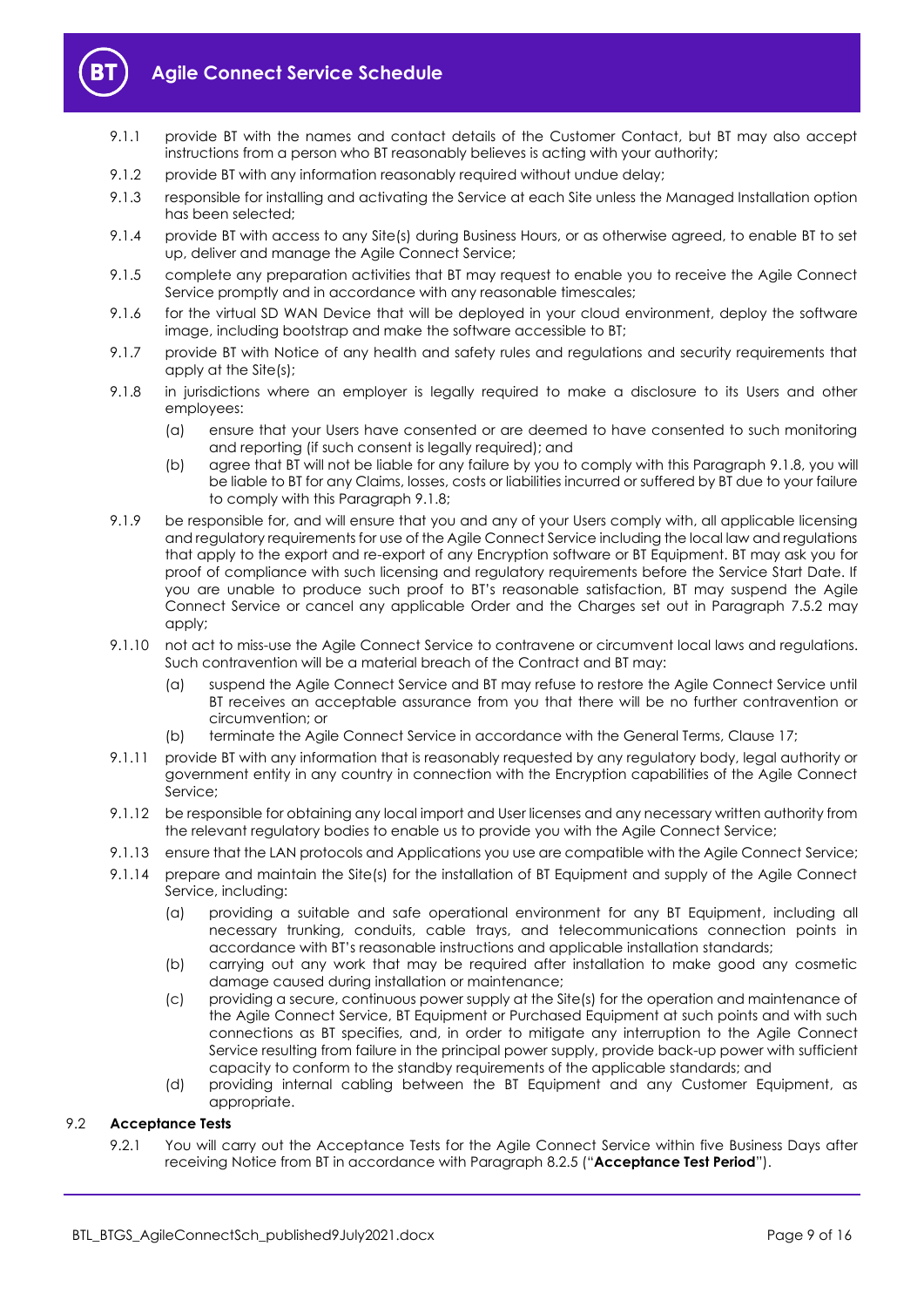

- <span id="page-9-2"></span>9.2.2 The Agile Connect Service is accepted by you if you confirm acceptance in writing during the Acceptance Test Period or is treated as being accepted by you if you do not provide BT with Notice to the contrary by the end of the Acceptance Test Period.
- 9.2.3 Subject to Paragraph [9.2.4,](#page-9-1) the Service Start Date will be the earlier of the following:
	- (a) the date that you confirm acceptance of the Agile Connect Service in writing in accordance with Paragrap[h 9.2.2;](#page-9-2) or
	- (b) the date of the first day following the Acceptance Test Period.
- <span id="page-9-1"></span>9.2.4 If, during the Acceptance Test Period, you provide BT Notice that the Acceptance Tests have not been passed, BT will remedy the non-conformance without undue delay and provide you Notice that BT has remedied the non-conformance and inform you of the Service Start Date.

# 9.3 **During Operation**

On and from the Service Start Date, you will:

- 9.3.1 ensure that Users report Incidents to the Customer Contact and not to the Service Desk;
- 9.3.2 ensure that Users do not raise as Incidents any general or training queries concerning the data made visible on the reports and dashboards of the cloud hosted control infrastructure;
- 9.3.3 ensure that the Customer Contact will take Incident reports from Users and pass these to the Service Desk using the reporting procedures agreed between both of us, and is available for all subsequent Incident management communications;
- 9.3.4 monitor and maintain any Customer Equipment connected to the Agile Connect Service or used in connection with the Agile Connect Service;
- 9.3.5 ensure that any Customer Equipment that is connected to the Agile Connect Service or that you use, directly or indirectly, in relation to the Agile Connect Service is:
	- (a) connected using the applicable BT Network termination point, unless you have BT's permission to connect by another means;
	- (b) adequately protected against viruses and other breaches of security;
	- (c) technically compatible with the Agile Connect Service and will not harm or damage BT Equipment, the BT Network, or any of BT's suppliers' or subcontractors' network or equipment; and
	- (d) approved and used in accordance with relevant instructions, standards and Applicable Law and any safety and security procedures applicable to the use of that Customer Equipment;
- 9.3.6 immediately disconnect any Customer Equipment, or advise BT to do so at your expense, where Customer Equipment does not meet any relevant instructions, standards or Applicable Law;
- 9.3.7 distribute, manage and maintain access profiles, passwords and other systems administration information relating to the control of Users' access to the Agile Connect Service;
- 9.3.8 ensure the security and proper use of all valid User access profiles, passwords and other systems administration information used in connection with the Agile Connect Service and:
	- (a) immediately terminate access for any person who is no longer a User;
	- (b) inform BT immediately if a User's ID or password has, or is likely to, become known to an unauthorised person, or is being or may be used in an unauthorised way;
	- (c) take all reasonable steps to prevent unauthorised access to the Agile Connect Service;
	- (d) satisfy BT's security checks if a password is lost or forgotten; and
	- (e) change any or all passwords or other systems administration information used in connection with the Agile Connect Service if BT requests you to do so in order to ensure the security or integrity of the Agile Connect Service.
- 9.3.9 ensure that the maximum number of Users will not exceed the permitted number of User identities as set out in any applicable Order;
- 9.3.10 not allow any User specific subscription to be used by more than one individual User unless it has been reassigned in its entirety to another individual User, in which case you will ensure the prior User will no longer have any right to access or use the Agile Connect Service;
- 9.3.11 ensure that the activation and configuration of the self-install devices is undertaken only by persons who have received the relevant information about the Agile Connect Service;
- 9.3.12 accept that where the Agile Connect Service provides access to the Internet, the use of the Internet is at your own risk;
- <span id="page-9-0"></span>9.3.13 where BT provides you with a Notice concerning any necessary software upgrades, you will, within six weeks from the date of that Notice, upgrade software deployed by BT to its latest version; and
- 9.3.14 for the virtual SD WAN Device:
	- (a) support BT in any diagnostic activities that will be required; and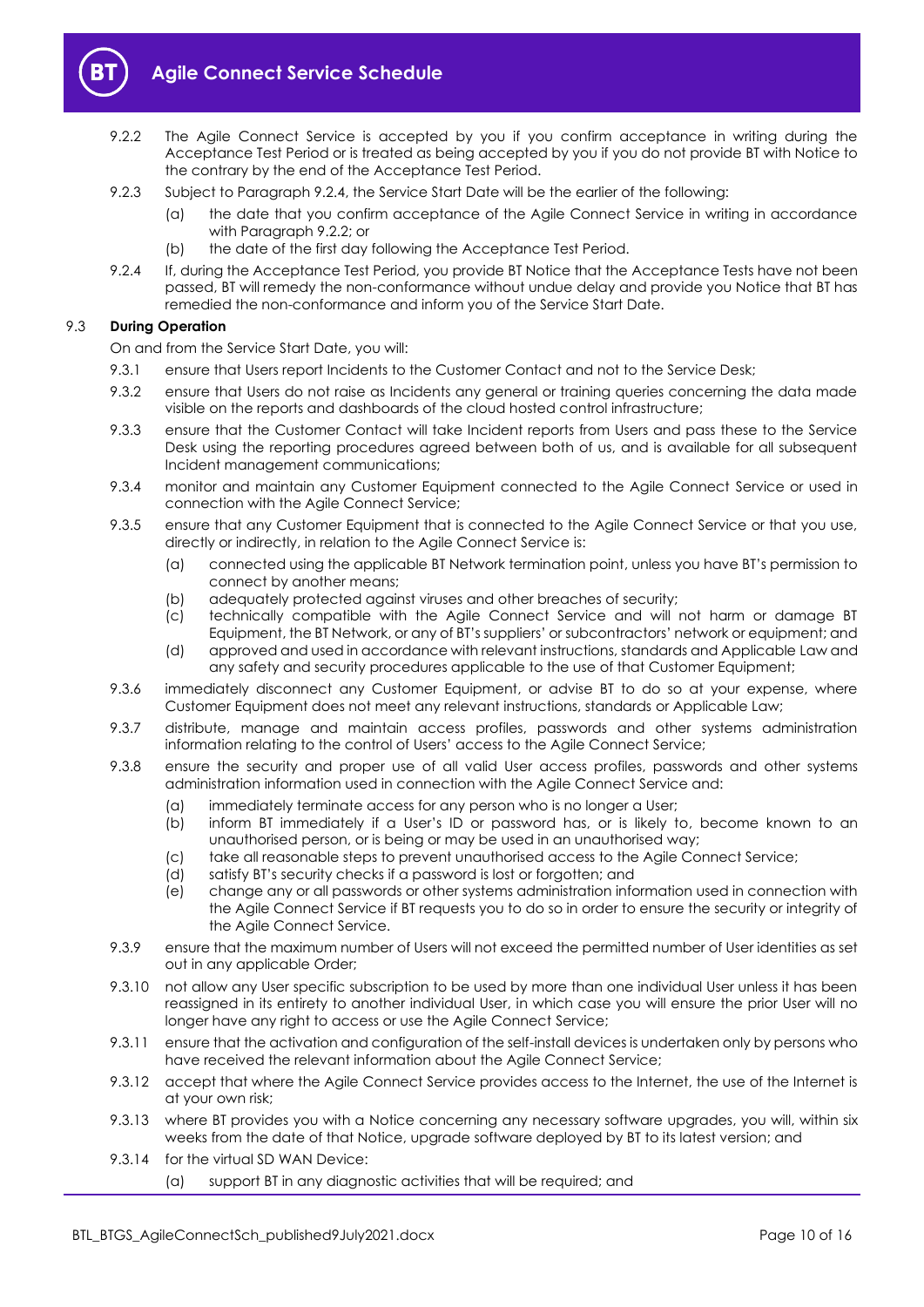

(b) inform BT of any planned work on compute infrastructure housing a virtual SD WAN Device.

# 9.4 **The End of the Service**

On expiry or termination of the Agile Connect Service by either of us, you will:

- 9.4.1 disconnect any Customer Equipment from BT Equipment located at the Site(s);
- 9.4.2 not dispose of or use BT Equipment other than in accordance with BT's written instructions or authorisation;
- 9.4.3 provide BT with all reasonable assistance necessary to remove BT Equipment from the Site(s); or
- 9.4.4 arrange for any BT Equipment located at the Site(s) to be returned to BT; and
- 9.4.5 be liable for any reasonable costs of recovery that BT incurs in recovering the BT Equipment.

# <span id="page-10-0"></span>**10 Notification of Incidents**

Where you become aware of an Incident:

- 10.1 the Customer Contact will report it to the Service Desk;
- <span id="page-10-1"></span>10.2 BT will give you a Ticket;
- <span id="page-10-2"></span>10.3 BT will inform you when it believes the Incident is cleared and will close the Ticket when:
	- 10.3.1 you confirm that the Incident is cleared within 24 hours after having been informed; or
		- 10.3.2 BT has attempted unsuccessfully to contact you, in the way agreed between both of us in relation to the Incident, and you have not responded within 24 hours following BT's attempt to contact you.
- <span id="page-10-3"></span>10.4 If you confirm that the Incident is not cleared within 24 hours after having been informed, the Ticket will remain open, and BT will continue to work to resolve the Incident.
- 10.5 Where the Agile Connect Service includes pro-active monitoring and notification of Incidents and BT becomes aware of an Incident, Paragraph[s 10.2,](#page-10-1) [10.3](#page-10-2) an[d 10.4](#page-10-3) will apply.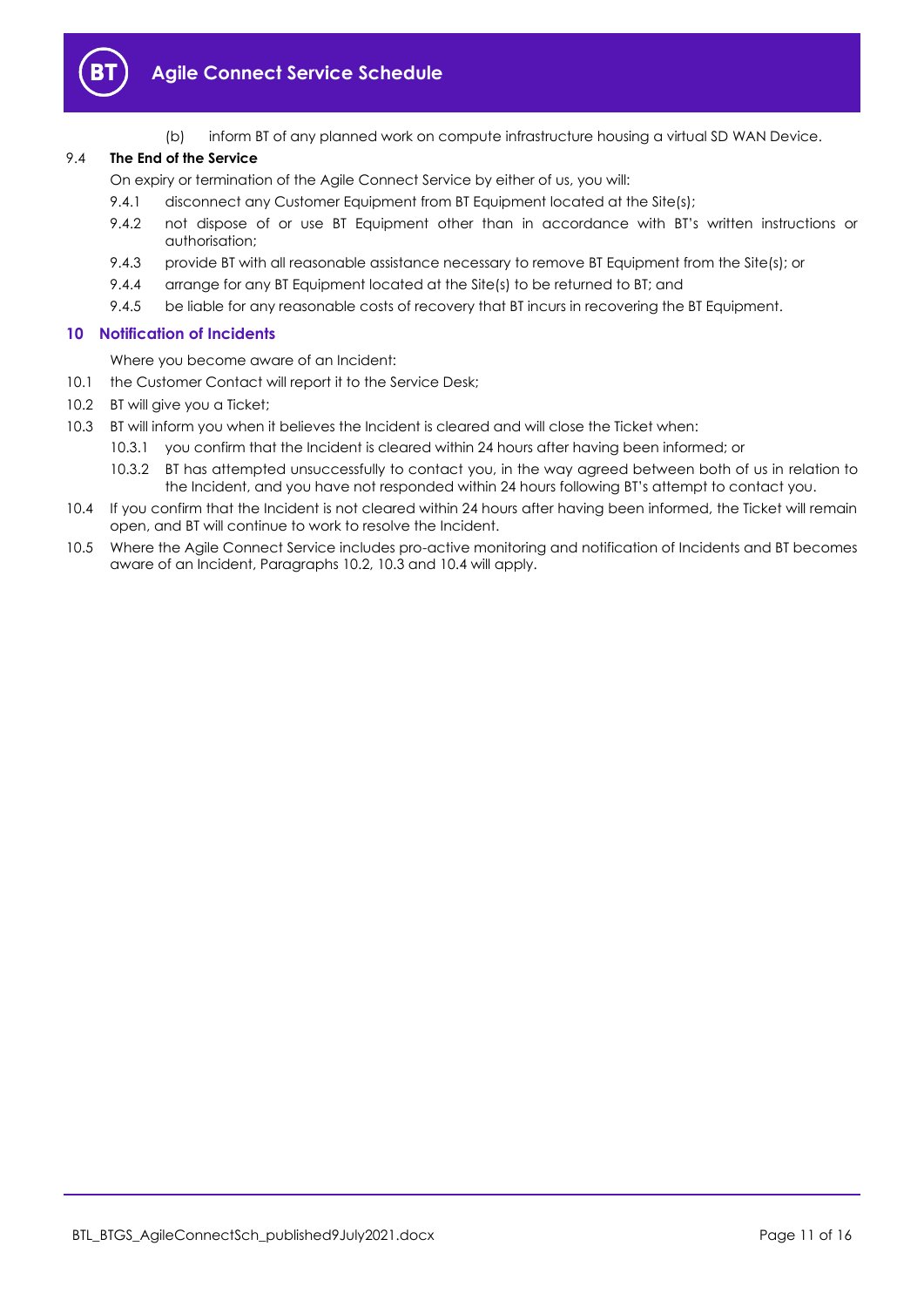

# <span id="page-11-0"></span>**Part C – Service Levels**

# <span id="page-11-1"></span>**11 On Time Delivery**

# <span id="page-11-9"></span>11.1 **On Time Delivery Service Level**

BT will deliver the Agile Connect Service on or before the Customer Committed Date ("**On Time Delivery Service Level**").

# <span id="page-11-4"></span>11.2 **On Time Delivery Service Credits**

- 11.2.1 If BT does not meet the On Time Delivery Service Level, you may claim On Time Delivery Service Credits for each Business Day after the Customer Committed Date until the Service Start Date as set out in this Paragrap[h 11.2.](#page-11-4)
- 11.2.2 On Time Delivery Service Credits are available up to a maximum amount equal to 100 per cent of the monthly Recurring Charge for the affected Site.
- 11.2.3 If both of us have agreed a revised Customer Committed Date in writing, or if BT exercise its right to revise the Customer Committed Date, the calculation of any On Time Delivery Service Credits will be made by reference to the revised Customer Committed Date.

# 11.3 **Exception**

- 11.3.1 The On-Time Delivery Service Level does not apply to upgrades or changes to the Agile Connect Service, unless these require the installation of new components and have an agreed delivery date, in which case the Customer Committed Date will be that agreed delivery date.
- 11.3.2 BT may expedite delivery of the Service for operational reasons or in response to a request from you, but this will not revise the Customer Committed Date.
- 11.3.3 The On-Time Delivery Service Level does not apply where a BYOD Standard Service Component is used or you have deployed a virtual SD WAN Device.

# <span id="page-11-2"></span>**12 Service Availability**

# <span id="page-11-7"></span>12.1 **Availability Service Level**

From the Service Start Date, BT will provide the Agile Connect Service with a target availability corresponding to the applicable SLA Category as set out in the table below ("**Availability Service Level**"):

| <b>SLA Category</b> | <b>Annual Target</b> | <b>All Locations</b>                                                                                                                                                                                                                              |
|---------------------|----------------------|---------------------------------------------------------------------------------------------------------------------------------------------------------------------------------------------------------------------------------------------------|
| $Cat A+$            | $\geq 99.99\%$       | Agile Connect Controllers (Agile Connect Controllers are<br>highly available and expected to be available at least to the<br>extent necessary for NSGs (not experiencing other issues) to<br>forward customer traffic at least 99.99% of the time |
| Cat B               | $\geq 99.90\%$       |                                                                                                                                                                                                                                                   |
| Cat C               | $\geq 99.85\%$       |                                                                                                                                                                                                                                                   |
| Cat D               | $\geq 99.80\%$       |                                                                                                                                                                                                                                                   |
| Cat E               | $\geq 99.70\%$       |                                                                                                                                                                                                                                                   |
| Cat F               | $\geq 99.50\%$       |                                                                                                                                                                                                                                                   |
| Cat G               | $\geq 99.00\%$       |                                                                                                                                                                                                                                                   |
| Cat H               | $\geq$ 98.00%        |                                                                                                                                                                                                                                                   |
| Cat I               | $\geq 97.00\%$       |                                                                                                                                                                                                                                                   |

# <span id="page-11-5"></span>12.2 **Availability Service Credits**

- 12.2.1 If a Severity Level 1 Incident occurs, BT will measure the Availability Downtime for the Site(s) or Circuits starting from when you report or BT gives you notice of a Qualifying Incident, and ending when BT closes the Incident in accordance with Paragraph [10.3.](#page-10-2)
- 12.2.2 BT will measure the Availability Downtime in units of full minutes during the Local Contracted Business Hours for Access Line Incidents and during the Contracted Maintenance Hours for BT Equipment Incidents.
- <span id="page-11-8"></span>12.2.3 BT will then calculate the cumulative Availability Downtime for the calendar months in which the Severity Level 1 Incident occurred ("**Cumulative Monthly Availability Downtime**").
- <span id="page-11-6"></span>12.2.4 If the Cumulative Monthly Availability Downtime exceeds the Maximum Monthly Availability Downtime, you may request Availability Service Credits for each Service Credit Interval of 4 per cent of the Monthly Recurring Charges for the relevant Agile Connect Service Site.

# <span id="page-11-3"></span>**13 Resiliency Restoration**

# <span id="page-11-10"></span>13.1 **Resiliency Restoration Service Level**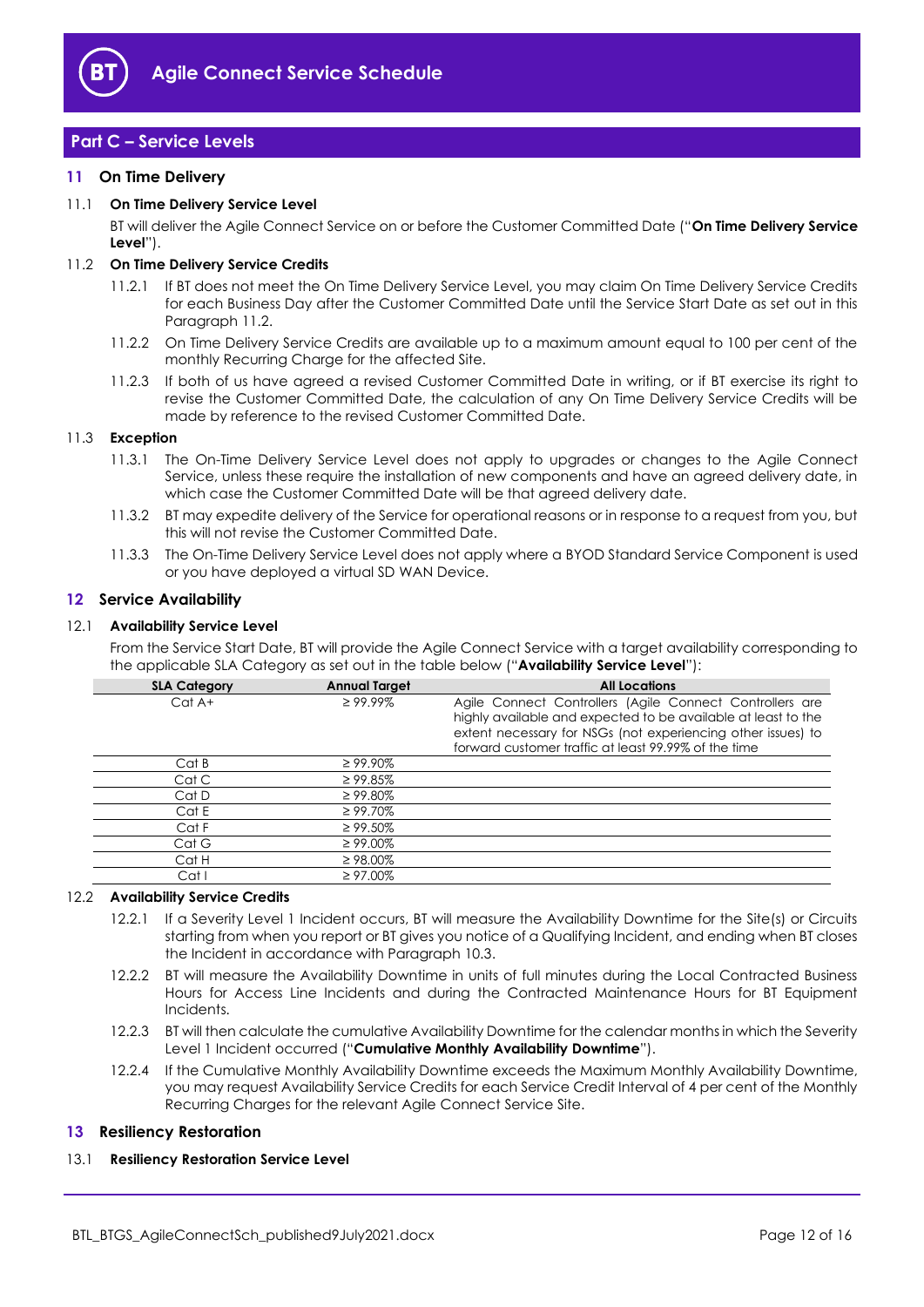

From the Service Start date, where you have purchased a Resilient Service and experience a Qualifying Incident on any Resilient Component, , BT aims to restore the Agile Connect Service to the affected Resilient Components within 24 hours of you reporting the Incident or BT detecting the Incident ("**Resiliency Restoration Service Level**"), but the Resiliency Restoration Service Level will not apply where there is a Severity Level 1 Incident (in which case, the Availability Service Level will apply, in accordance with Paragraph [12\)](#page-11-2).

#### 13.2 **Resiliency Restoration Service Credits**

If the affected Resilient Components are not restored within 24 hours, you may request a Resiliency Restoration Service Credit for each commenced hour in excess of the Resiliency Restoration Service Level of 1 per cent of the total monthly Recurring Charges for the Resilient Service.

#### <span id="page-12-0"></span>**14 Network Performance**

From the Service Start Date, BT will provide the elements of the Agile Connect Service in the Core Network to the network performance targets for round trip delay, packet delivery and jitter as set out in the Service Levels sections of the relevant Service Schedules e.g. IP Connect Global, Internet Connect Global or Internet Connect Reach.

#### 14.1 **Exceptions**

The Service Levels will not apply:

- 14.1.1 if there is a Severity Level 1 Incident, in which case, the Availability Service Level will apply, in accordance with Paragraph [12;](#page-11-2) and
- 14.1.2 for Incidents that occur outside of the Core Network.

# <span id="page-12-1"></span>**15 Requests for Service Credits**

- <span id="page-12-2"></span>15.1 You may request applicable Service Credits within 28 days of the end of the calendar month in which a Qualifying Incident occurred by providing details of the reason for the claim. Any failure by you to submit a request in accordance with this Paragraph [15.1](#page-12-2) will constitute a waiver of any claim for Service Credits for that calendar month.
- 15.2 Upon receipt of a valid request for Service Credits in accordance with Paragrap[h 15.1:](#page-12-2)
	- 15.2.1 BT will issue you with the applicable Service Credits by deducting those Service Credits from your invoice within two billing cycles of the request being received; and
	- 15.2.2 following expiry or termination of the Contract where no further invoices are due to be issued by BT, BT will pay you the Service Credits in a reasonable period of time.
- 15.3 Service Credits for all Service Levels will be aggregated and are available up to a maximum amount equal to 100 per cent of the monthly Recurring Charge for the affected Site.
- 15.4 All Service Levels and Service Credits will be calculated in accordance with information recorded by, or on behalf of, BT.
- 15.5 The Service Levels under this Schedule will not apply:
	- 15.5.1 in the event that Clause 8 or Clause 23 of the General Terms applies;
	- 15.5.2 during any trial period of the Agile Connect SD-WAN Service;
	- 15.5.3 in the event of unavailability of the data collected by any virtual SD WAN instance
	- 15.5.4 to Small Service Requests;
	- 15.5.5 if a third party's service or Enabling Service is not connected or functioning; and
	- 15.5.6 to any part of the Agile Connect SD-WAN Service, , where a Customer-Provided BYOD SD-WAN Device is used.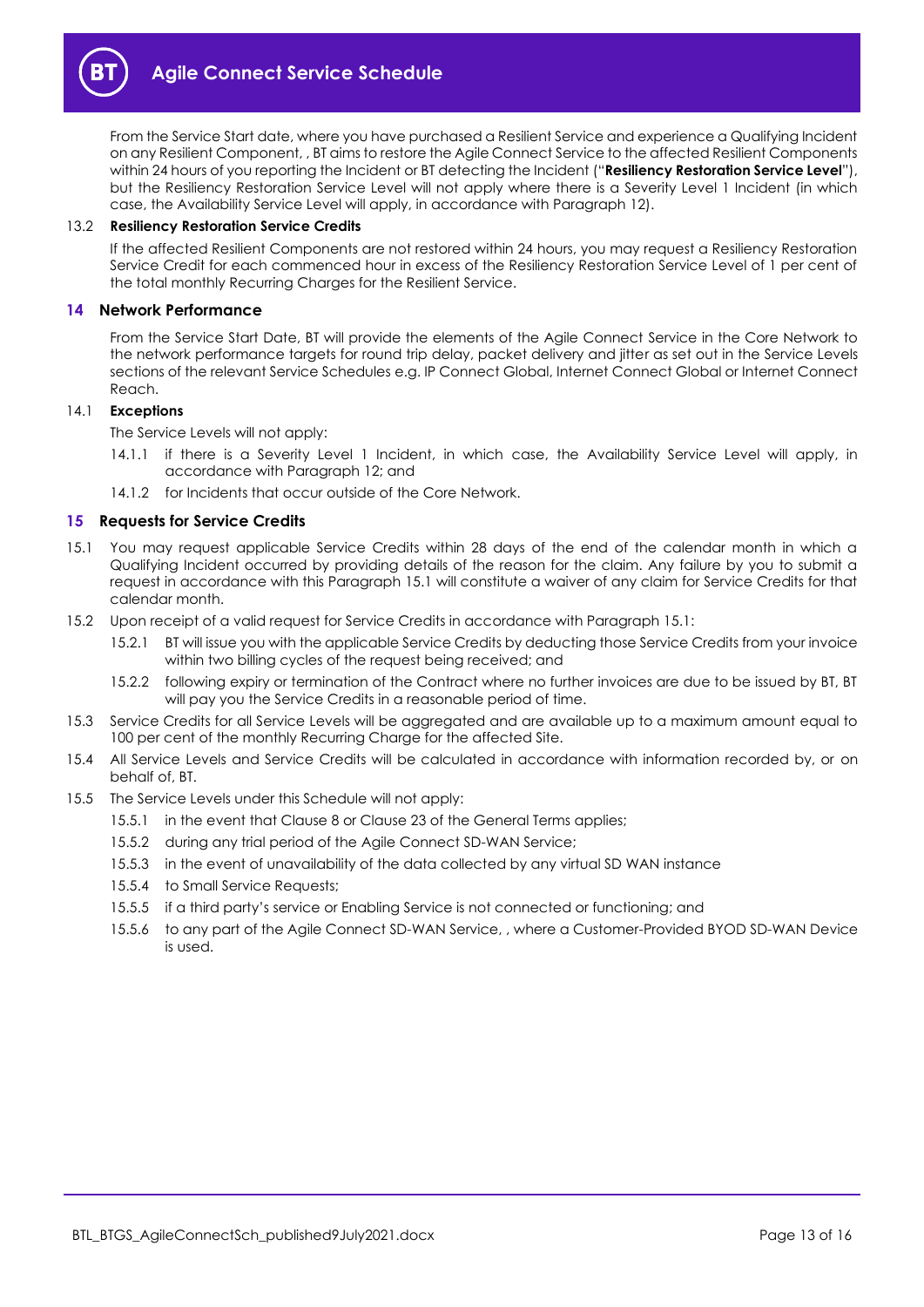

# <span id="page-13-0"></span>**Part D – Defined Terms**

# <span id="page-13-1"></span>**16 Defined Terms**

In addition to the defined terms in the General Terms, capitalised terms in this Schedule will have the below meanings (and in the case of conflict between these defined terms and the defined terms in the General Terms, these defined terms will take precedence for the purposes of this Schedule). BT has repeated some definitions in this Schedule that are already defined in the General Terms. This is to make it easier for you to find the definitions when reading this Schedule.

"**Acceptance Test Period**" has the meaning given in Paragrap[h 9.2.1.](#page-8-3)

"**Acceptance Tests**" means those objective tests conducted by you that when passed confirm that you accept the Agile Connect Service and that the Agile Connect Service is ready for use save for any minor nonconformities that will be resolved as an Incident in accordance with Paragraph [10.](#page-10-0)

"**Access Line**" means a circuit connecting the Site(s) to the BT Network.

"**Agile Connect Service**" has the meaning given in Paragraph [1.](#page-1-3)

"**Application**" means software that is designed to accomplish a specific processing task.

"**Application Aware Routing**" means ability to route traffic based on the type of Application or group of Applications.

"**Availability**" means the period of time when the Agile Connect Service is functioning.

"**Availability Downtime**" means the period of time during which a Severity Level 1 Incident exists as measured by BT in accordance with Paragrap[h 12.2.1.](#page-11-5)

"**Availability Service Credit**" means the Service Credit available for a failure to meet the Availability Service Level, as set out in Paragrap[h 12.2.4.](#page-11-6)

"**Availability Service Level**" has the meaning given in in Paragraph [12.1.](#page-11-7)

"**Bring Your Own Device**" or "**BYOD**" has the meaning given in Paragraph [2.1.3.](#page-1-6)

"**Business Hours**" means between the hours of 0800 and 1700 in a Business Day.

"**Circuit**" means any line, conductor, or other conduit between two terminals by which information is transmitted, and that is provided as part of the Agile Connect Service.

"**Content**" means applications, data, information (including emails), video, graphics, sound, music, photographs, software or any other material.

"**Contracted Maintenance Hours**" means the times during which BT will provide maintenance for BT Equipment, which are Business Hours unless set out otherwise in any applicable Order.

"**Core Network**" means BT's network infrastructure between and including the POP, but does not include the Access Line between your Site(s) and the POP.

"**Cumulative Monthly Availability Downtime**" has the meaning given in Paragraph [12.2.3.](#page-11-8)

"**Customer Committed Date**" means the date provided by BT on which delivery of the Agile Connect Service or each part of the Agile Connect Service, including to each Site, is due to start.

"**Customer Contact**" means any individuals authorised to act on your behalf for Agile Connect Service management matters.

"**Customer Equipment**" means any equipment including any Purchased Equipment and any software, other than BT Equipment, used by you in connection with the Agile Connect Service.

"**De-installation Charges**" means the charges payable by you on de-installation of the Agile Connect Service that are equal to the then current rates for Installation Charges on the date of de-installation.

"**Differentiated Services Code Point**" or "**DSCP**" means a field in an IP packet that allows different levels of service to be assigned to network traffic; this is achieved by marking each packet on the network with a DSCP code and appropriating to it the corresponding level of service.

"**Domain Name**" means a readable name on an Internet page that is linked to a numeric IP Address.

"**Enabling Service**" has the meaning given in Paragrap[h 5.1.](#page-3-2)

"**Encryption**" means the transformation of data into unreadable data through a cryptographic transformation using a key. Decryption is the process for reversing the unintelligible data into meaningful data using a key.

"**General Terms**" means the general terms that this Schedule is attached to, or where not attached to this Schedule, can be found at [www.bt.com/terms,](http://www.bt.com/terms) and form part of the Contract.

"**Group**" has the meaning given in Paragraph [3.4.1.](#page-2-1)

"**IBO**" means Internet break-out.

"**Incident**" means an unplanned interruption to, or a reduction in the quality of, the Agile Connect Service or particular element of the Agile Connect Service.

"**Installation Charges**" means those Charges set out in any applicable Order in relation to installation of the Agile Connect Service and any BT Equipment as applicable.

"**Internet**" means a global system of interconnected networks that use a standard Internet Protocol to link devices worldwide.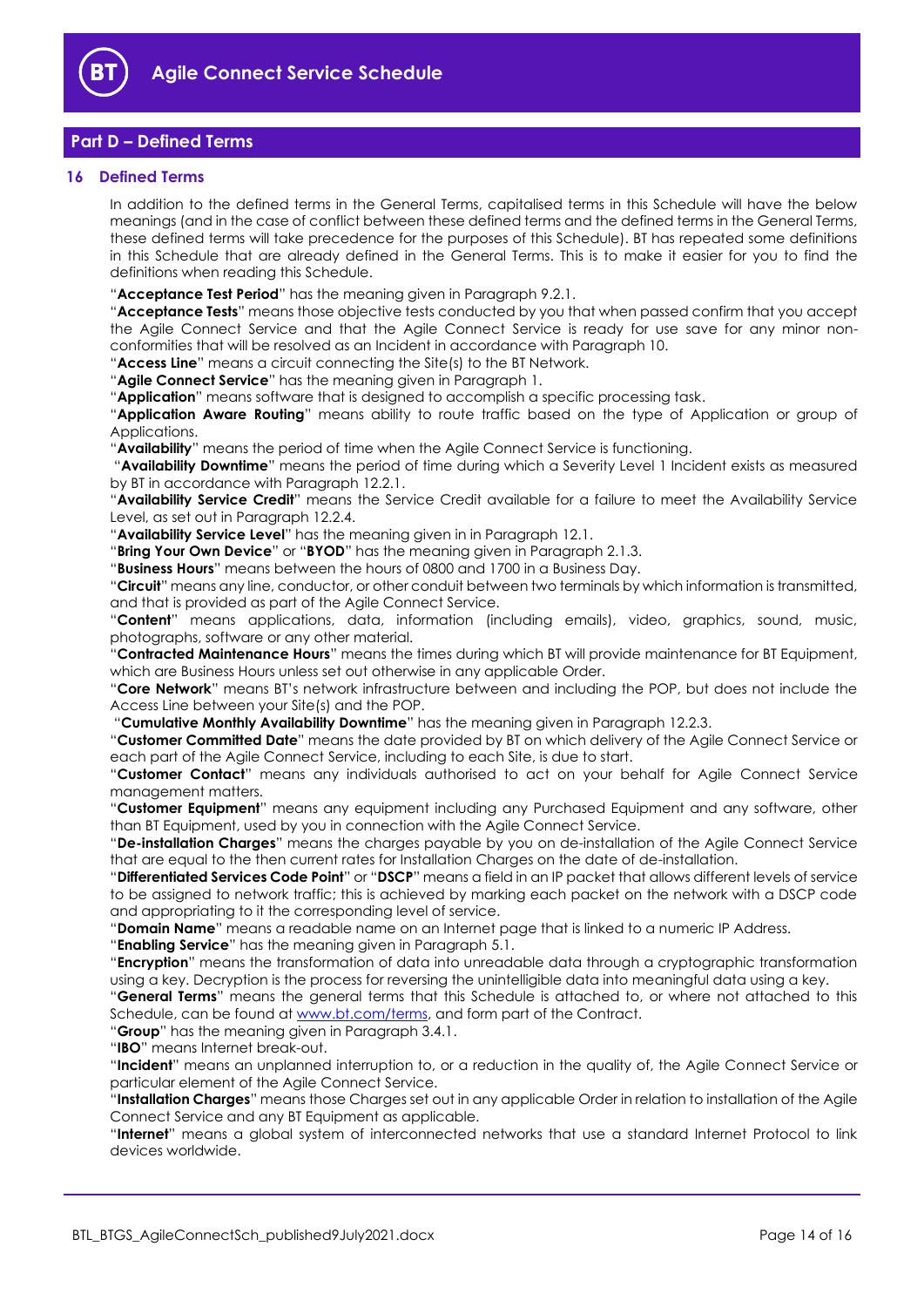

"**Internet Protocol**" or "**IP**" means a communications protocol for devices connected to the Internet that specifies the format for addresses and units of transmitted data.

"**IP Address**" means a unique number on the Internet of a network card or controller that identifies a device and is visible by all other devices on the Internet.

"**IP Sec**" means IP security; which is a standards-based framework that provides layer 3 services for confidentiality, privacy, data integrity, authentication and replay prevention.

"**IP Sec Tunnel**" means a static or dynamic communication path for IP traffic between two end points.

"**Local Area Network**" or "**LAN**" means the infrastructure that enables the ability to transfer IP services within Site(s) (including data, voice and video conferencing services).

"**Local Contracted Business Hours**" means the times during which maintenance of any Access Line is provided, which are Business Hours unless set out otherwise in any applicable Order.

"**Managed Router**" or "**Router**" means a router owned and provided by BT for use with the Agile Connect Service. "**Maximum Monthly Availability Downtime**" has the meaning given in the table at Paragraph [12.1](#page-11-7) for the relevant SLA Category.

"**Minimum Period of Service**" means a period of 12 consecutive months beginning on the Service Start Date, unless set out otherwise in any applicable Order.

"**Monthly Recurring Charges**" means the monthly Recurring Charges for the Agile Connect Service and the sum of the Usage Charges for the three full previous months divided by three.

"**On Time Delivery Service Credits**" means the Service Credit available for a failure to meet the On Time Delivery Service Level, which are equal to 4 per cent of the Recurring Charges for the applicable Site or Circuit, per day. "**On Time Delivery Service Level**" has the meaning given in Paragrap[h 11.111.1.](#page-11-9)

"**Planned Maintenance**" means any Maintenance BT has planned to do in advance.

"**Portal**" means the BT My Account portal you will use to self-manage elements of the Agile Connect Service.

"**Qualifying Incident**" means an Incident, except where any of the following events have occurred:

- (a) the Agile Connect Service has been modified or altered in any way by you, or by BT in accordance with your instructions;
- (b) Planned Maintenance;
- (c) you have performed any network configurations that BT did not approve;
- (d) an Incident has been reported and BT cannot confirm that an Incident exists after performing tests; or
- (e) you requested BT to test the Agile Connect Service at a time when no Incident has been detected or reported.

"**Recurring Charges**" means the Charges for the Agile Connect Service or applicable part of the Agile Connect Service that are invoiced repeatedly in every payment period (e.g. every month), as set out in any applicable Order.

"**Renewal Period**" means for the Agile Connect Service, the initial 90 day period following the Minimum Period of Service, and each subsequent 90 day period.

"**Resiliency Restoration Service Credit**" means the Service Credit available for a failure to meet the Resiliency Restoration Service Level.

"**Resiliency Restoration Service Level**" has the meaning given in Paragraph [13.1.](#page-11-10)

"**Resilient Component**" means, with respect to a Resilient Service, any of the Access Lines, BT Equipment or Purchased Equipment.

"**Resilient Service**" means an Agile Connect Service or part of an Agile Connect Service, as set out in any applicable Order, where BT provides:

- (a) two or more Access Lines, to provide more resiliency;
- (b) BT Equipment or Purchased Equipment; and
- (c) maintenance service 24x7x365 in respect of (a) and (b) above; or
- (d) in the case of an IT Service, one that is designed to have high availability and without single points of failure, such that where one component fails the Agile Connect Service is still available.

"**SD WAN Device**" means hardware that connects to your network and provides a secure overlay network over a mix of WAN transports and for the purposes of this Schedule is BT Equipment.

"**Service Care Levels**" means the times to respond to or repair an Incident that BT will endeavour to achieve in response to a fault report and that are based on the Access Line, as set out in Paragraph **Error! Reference source n ot found.**.

"**Service Credit Interval**" has the meaning given in the table at Paragraph [12.1](#page-11-7) for the relevant SLA Category.

"**Service Desk**" means the helpdesk that you are able to contact to submit service requests, report Incidents and ask questions about the Agile Connect Service.

"**Service Level**" means each of the On Time Delivery Service Level, the Availability Service Level, the Network Performance Service Level and the Resiliency Restoration Service Level.

"**Service Management Boundary**" has the meaning given in Paragrap[h 4.1.](#page-3-3)

"**Service Options**" has the meaning given in Paragraph [3.](#page-1-5)